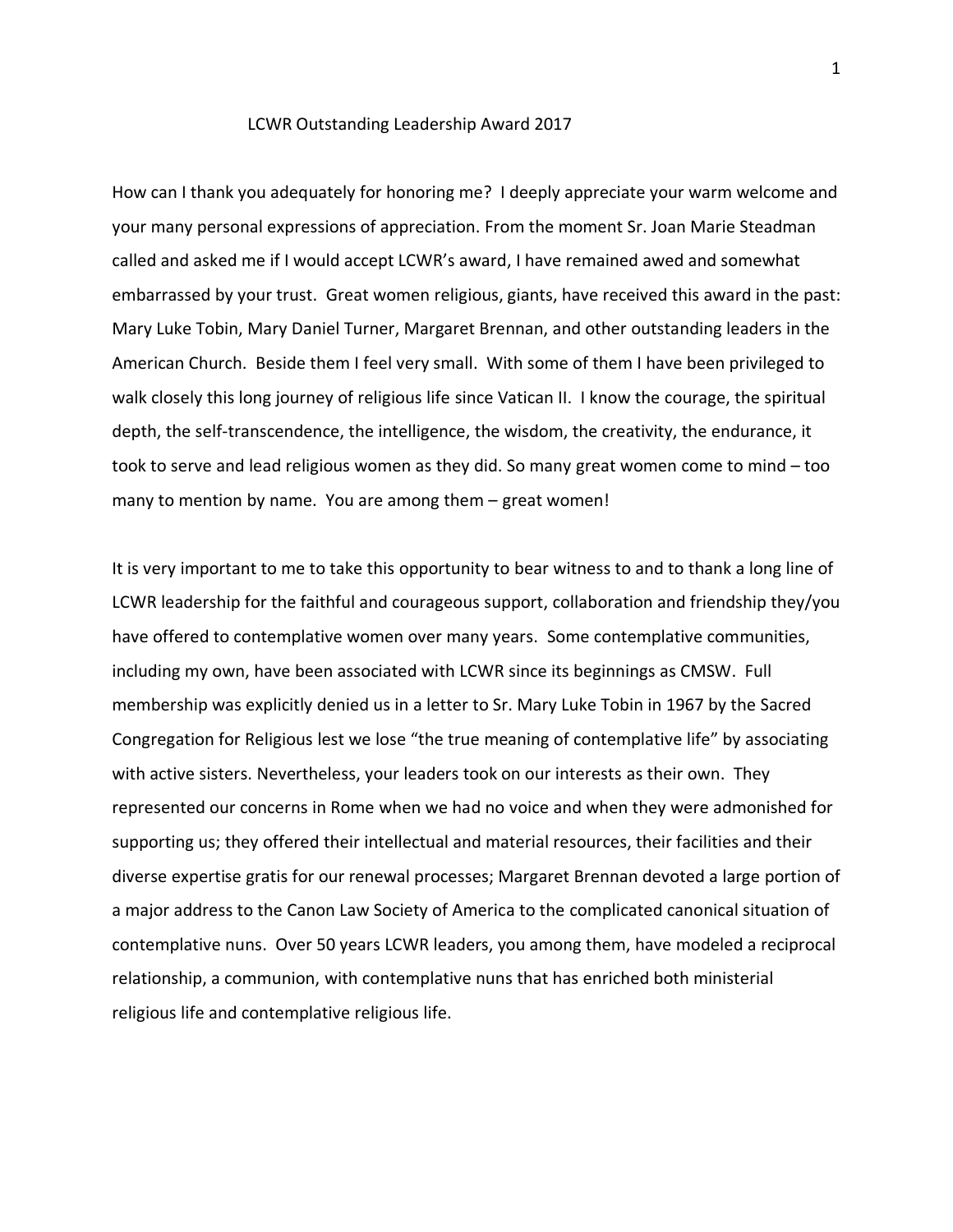I believe the award you give me this evening is rooted in this mutuality, interdependence and communion. As a member of the oldest community of religious women in the thirteen original states, I accept your treasured award as a recognition of the value you place on the lives, the spiritual experience and the contribution of the contemplative nuns of this country. My specific role has been to give contemporary voice and interpretation to the Carmelite mystical tradition and the contemplative experience, but I know that my work, and therefore this award, point far beyond me to the spiritual significance in the world today of the dedicated, faithful prayer of contemplative nuns who may never speak publicly. I want this award to be for them and especially for my own community of Baltimore Carmel, in whom I am rooted, and which has been, since Vatican II, a courageous leader in sharing the contemplative tradition and prayer in numerous ways with the wider community.

Relationality, mutuality, interconnectedness, communion, union with God: these are the facets of contemplative prayer that claim my attention now. They coincide, I believe, with the movement within LCWR communities in recent years and your accent on contemplative dialogue and prayer and the theme and direction of this assembly. We have spent many years interpreting the darkness (impasse, *dark night),* analyzing and understanding the transitions, purifications, losses – in our personal lives, in the lives of our communities, and in society, politics, and culture - but now is the time (as you, yourselves have asserted so strongly) to live into and decidedly influence a new evolutionary stage of consciousness: communion.

The Dark Night of contemplative prayer is about being grasped by God, transformed; it's about having the familiar boundaries of our souls stretched and stretched so that we become more and more capable of holding within ourselves the full relational life of Jesus Christ. The conflicts, misunderstandings, losses and dyings, together with our myriad embodied experiences of Christ in prayer and ministry these past years, have all been and continue to be at the service of our becoming Christ, his identity shaping our graced identity, our becoming humanized and divinized by the human and divine Christ, his knowing and loving becoming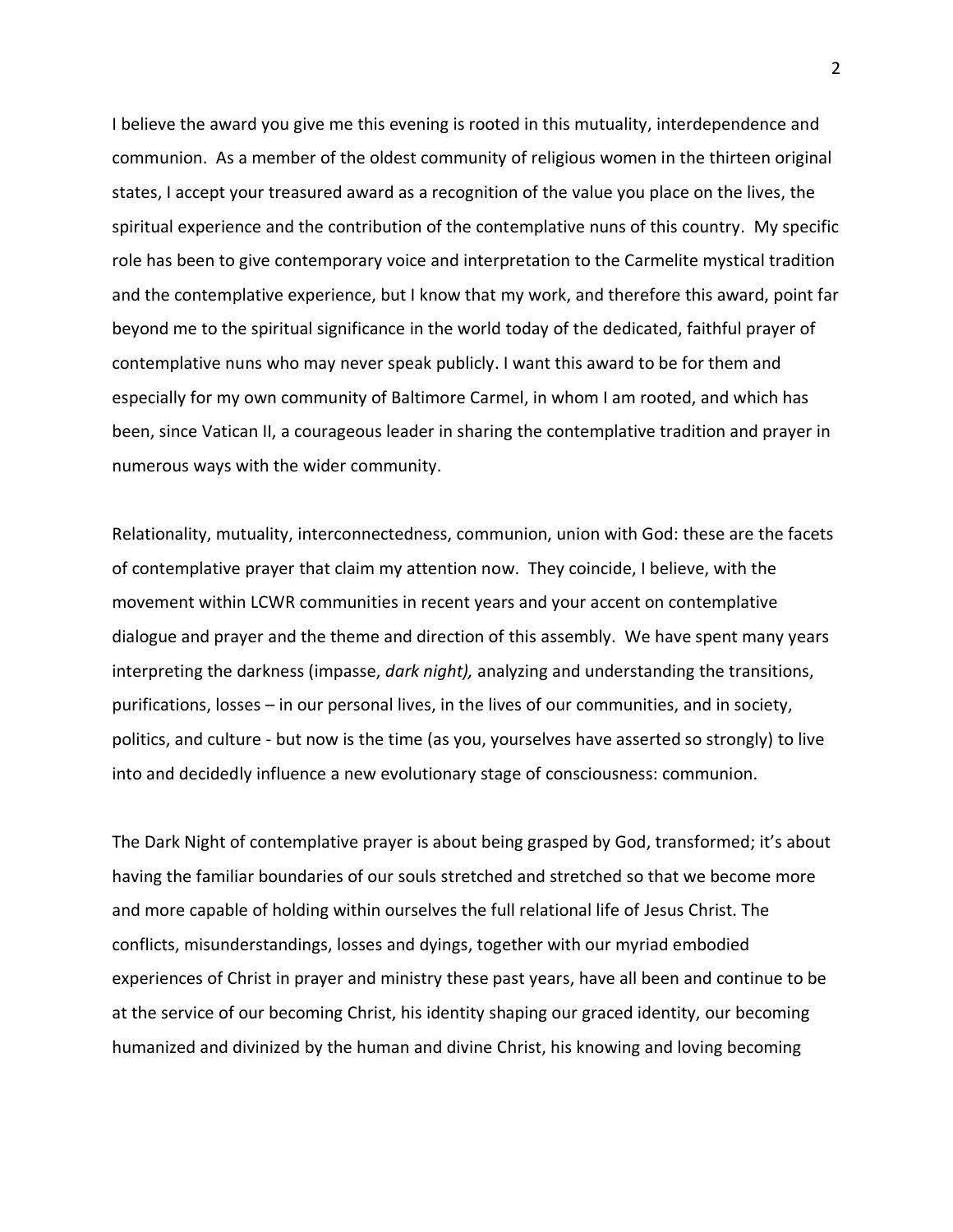ours, our becoming conscious with Christ's very consciousness, his whole relational life becoming ours. This is is breathtaking!

It means being drawn into the mutual dynamic relationships, the communion, that constitute Trinitarian life. The identity of our God/Trinity is communion. Just imagine knowing Abba, the Source of life, as Jesus Christ knows Abba, experiencing being under the sway of the Holy Spirit the way Jesus Christ experiences being with the Spirit's persuasive influence, being united with every human person, every living creature, the earth itself, the cosmos, precisely because we are in Jesus webbed into this Trinitarian dance of life and communion.

The great human beings we today call mystics – Teresa of Avila, John of the Cross, Ignatius, Julian of Norwich, Catherine of Sienna, and other Trinitarian mystics – witness to and offer us this astounding hope. By deepening and widening the channels of human consciousness, they have carved into evolution a pathway available to us. They offer us a compelling contemporary challenge pointing to a transformed personal and communal relational identity and Christ consciousness characterized by communion and interdependence.

This is obviously not new, but a new ontology with emphasis on the interconnectedness and interdependence of everything in the cosmos is developing among some philosophers and theologians and the Trinity is coming into its own in a fresh and thrilling way due to evolutionary and cosmological developments in science revealing the deep patterns of interconnectedness and relationality in the universe. A new evolutionary direction is being given to humanity that marvelously converges with our faith in a Trinitarian God whose creative life and love underpins and empowers all creation, marking it, directing it, supporting it, with the pattern and movement of its own pure relationality and communion. In this convergence of theology and science, we are being given intimations of the fulfillment, the End, what God is bringing about. We have got to open ourselves to the challenge of living through Jesus Christ into the vibrant life of Trinitarian communion and allow this radiant pattern, this orientation toward relationship, to permeate and transform our consciousness. (There is much writing